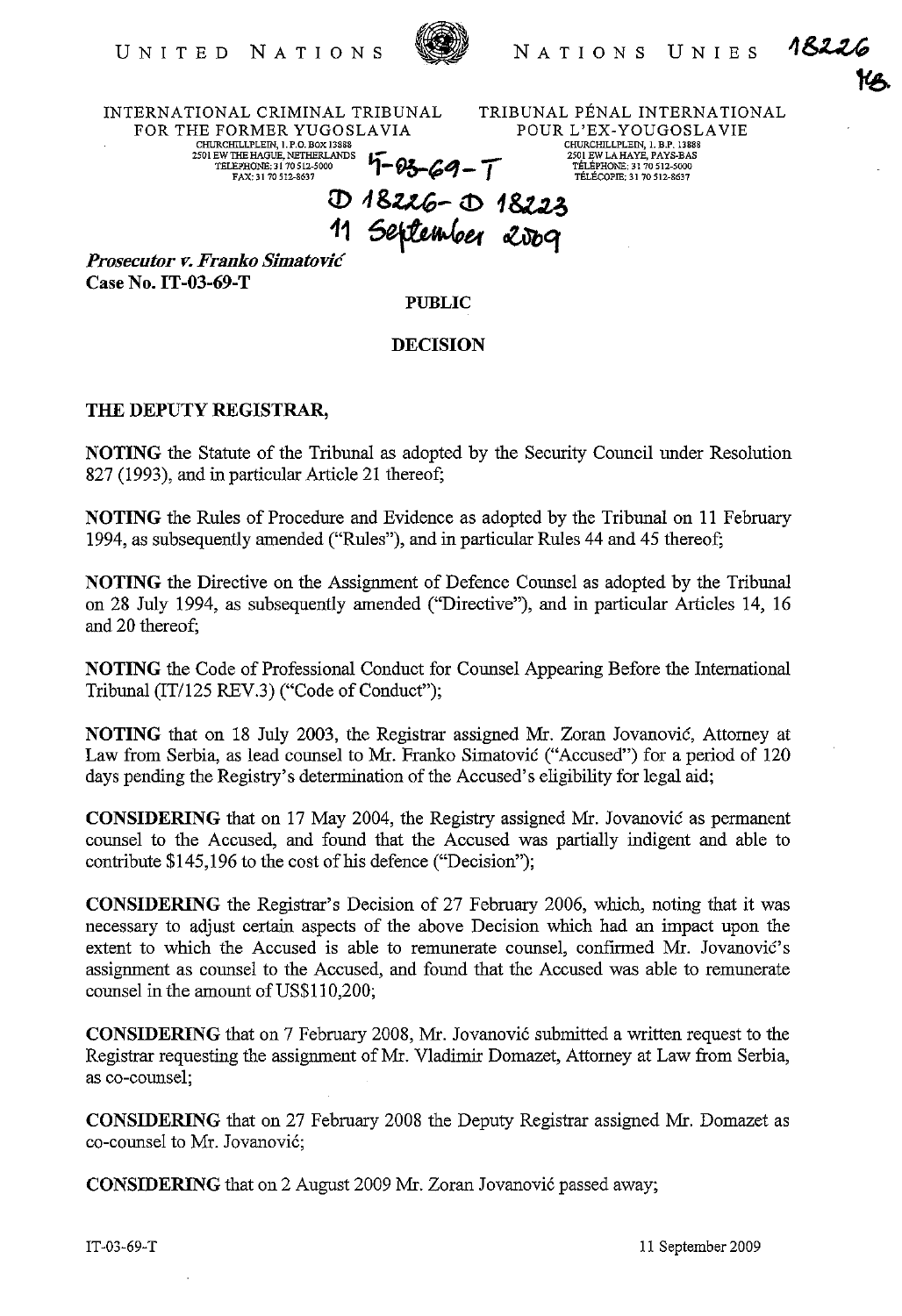**CONSIDERING** that the Accused indicated to the Registry that he would be seeking the assignment of a replacement lead counsel and expressed concerns about his continued representation by the assigned co-counsel Mr. Domazet;

**CONSIDERING** that the Registry provided the Accused with a copy of the Tribunal's list of counsel eligible for assignment to indigent suspects and accused under Rule 45(E) of the Rules ("Rule 45 list");

**CONSIDERING** that on 21 August 2009, the Accused submitted a request in writing for the Registry to assign Mr. Mihaljo Bakrac, attorney at law from Belgrade, as his replacement lead counsel;

**CONSIDERING** that Mr. Bakrac is admitted to the Rule 45 list, and has indicated his willingness to be assigned as lead counsel to the Accused;

**NOTING** that Mr. Bakrač previously represented Milorad Krnojelac (IT-97-25) and Ranko Cesic (IT-97-25) as Counsel in proceedings before this Tribunal;

**CONSIDERING** that the Registry is of the view that no conflict of interest exists between Mr Bakrač's former assignments and his representation of the Accused;

**CONSIDERING** that Mr. Bakrac is assigned as lead counsel in the case against Mr. Vladimir Lazarević before this Tribunal, which is currently on appeal;

**CONSIDERING** that on 19 August 2009, the Registrar invited Mr. Bakrac to comment on a possible scheduling conflict between the Accused's case and Mr. Lazarevic's case, and to explain how he would handle the resulting workload;

**CONSIDERING** that in a letter dated 25 August 2009, Mr. Bakrac made a written submission detailing how he would allocate his time in order to complete the work to be performed on both the Accused's case and Mr. Lazarevic 's case;

**CONSIDERING** that Mr. Bakrac indicated his intention to request the withdrawal of Mr. Domazet and provided reasons in support of his request;

**CONSIDERING** that Mr. Domazet requested that his assignment as co-counsel be withdrawn due to the breakdown of the relationship between himself and the Accused;

**CONSIDERING** that Mr. Bakrac indicated his intention to request the assignment of Mr. Vladimir Petrovic, attorney at law from Belgrade, as replacement co-counsel in the event of the former's assignment;

**CONSIDERING** that on 11 March 2008, Mr. Petrovic was assigned as a legal assistant to Mr. Jovanovic in the Accused's defence team, in accordance with Article 16(E) of the Directive, and has been working closely with Mr. Jovanovic and the Accused on the preparation of the case for trial ;

**CONSIDERING** that Mr. Petrovic is admitted to the Rille 45 list and has indicated his willingness to be assigned as co-counsel to Mr. Bakrač;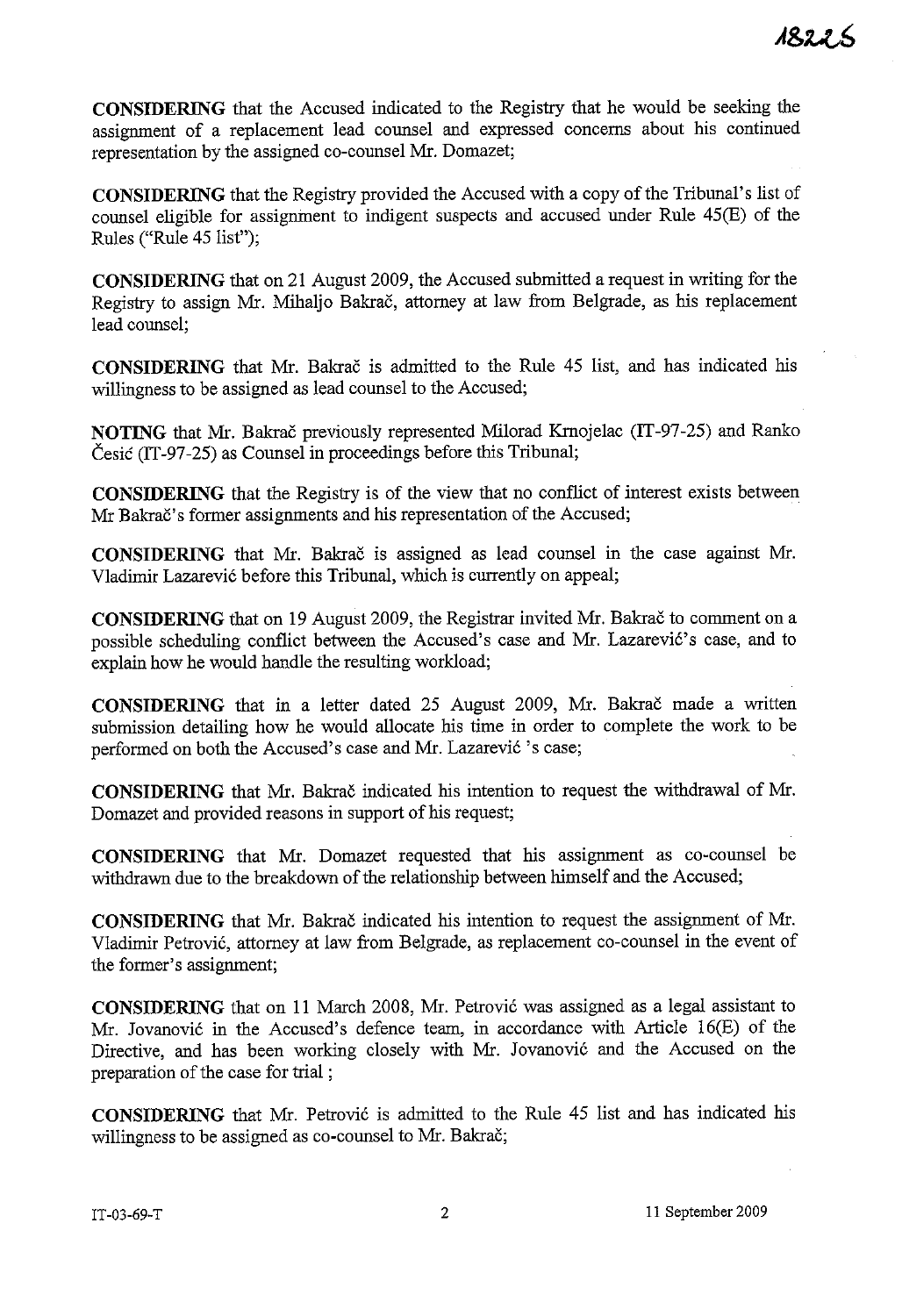**CONSIDERING** that Mr. Petrovic is currently assigned as co-counsel in the case against Mr. Nikola Sainovic before this Tribunal, which is currently on appeal;

**CONSIDERING** that on 28 August 2009, the Registrar invited Mr. Petrovic to comment on a possible scheduling conflict between the Accused's case and Mr. Sainovic's case, and to explain how he would handle the resulting workload;

**CONSIDERING** that in a letter dated I September 2009, Mr. Petrovic made a written submission detailing how he would allocate his time in order to complete the work to be performed on both the Accused's case and Mr. Sainovic's case;

**NOTING** Articles 20 (A) (ii) and 20 (E) of the Directive, which provide that in the interests of justice, the Registrar may withdraw the assignment of co-counsel at the request of lead counsel and assign replacement counsel;

**CONSIDERING** that both the Accused and Mr. Lazarevic have consented in writing to the dual assignment of Mr. Bakrač;

**CONSIDERING** that both the Accused and Mr. Sainovic have consented in writing to the dual assignment of Mr. Petrovic;

**CONSIDERING** that the Registrar is satisfied, in accordance with Article 16(G)(ii) of the Directive, that the dual assignments of Mr. Bakrač and Mr Petrović present no scheduling conflict and no potential or actual conflict of interest, and that the assignments would not otherwise prejudice the defence of either of the accused or the integrity of the proceedings;

**CONSIDERING** further that whilst a unilateral interruption of communication by an accused with his counsel, especially shortly after the commencement of trial, would not normally justify the withdrawal of counsel, in the specific circumstances of this case the Registrar is satisfied that replacing Mr. Domazet as co-counsel would serve the interests of justice and would contribute to preserving the integrity of the proceedings;

**CONSIDERING** that the Registry will require the re-assignment of Mr. Domazet as a legal consultant to the Accused's defence team for a minimum of thirty (30) days to assist in the transition of knowledge to Mr. Bakrač;

**FINDING** that the interests of justice would be served in allowing the replacement of cocounsel under these circumstances;

## **HEREBY DECIDES**

- I) to assign Mr. Bakrac as counsel to the Accused, effective as of the date of this decision;
- 2) to withdraw the assignment of Mr. Domazet and to assign Mr. Vladimir Petrovic as co-counsel to Mr. Bakrac, effective as of the date of this Decision;